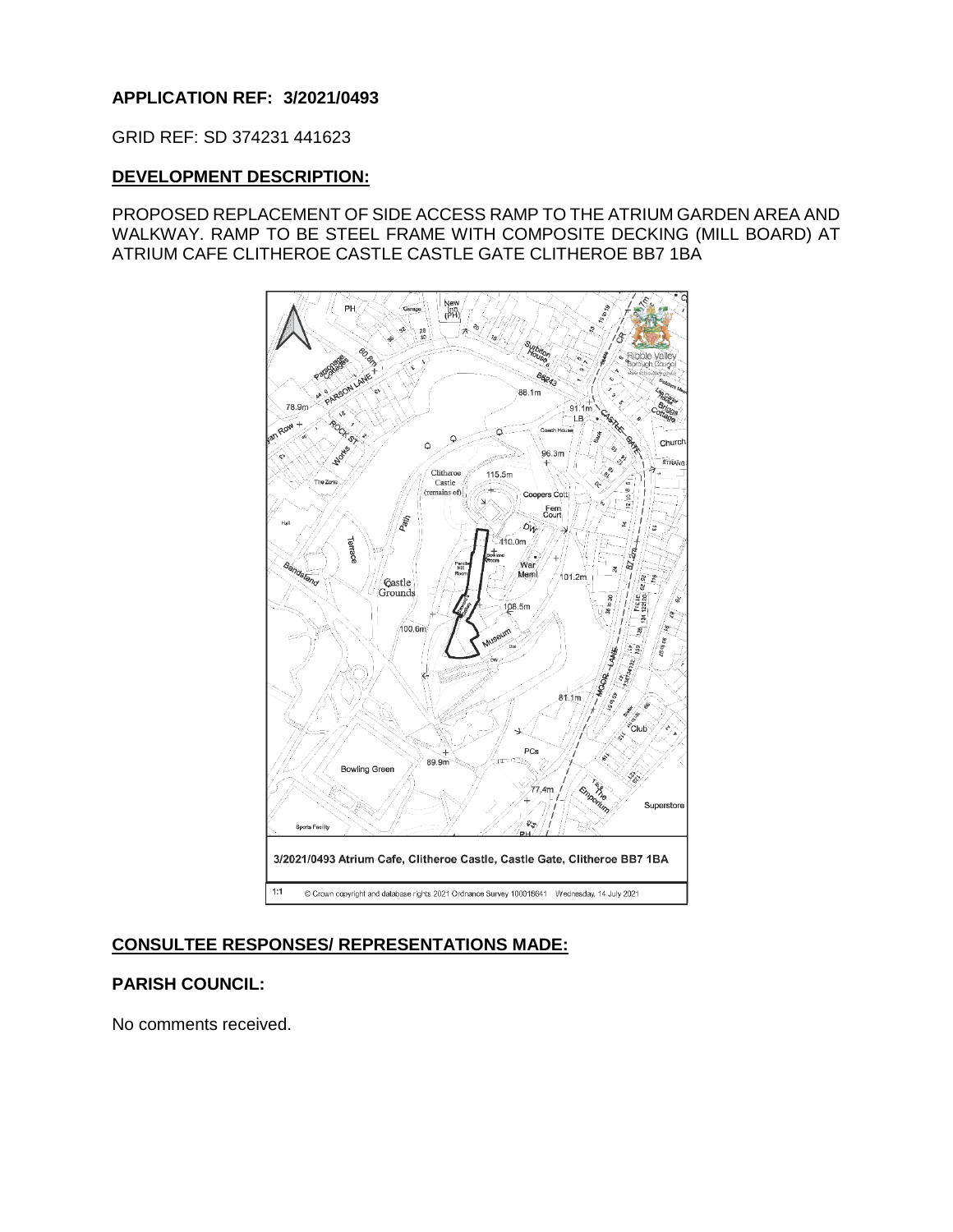## **HISTORIC ENGLAND:**

No impact on the significance of the Castle. Clearly a modern intervention, with any visual impact on the setting of the designated heritage assets on the site offset by the public benefit of providing visitor access. No objection.

The proposed replacement ramp is sited within the boundary of the scheduled monument. However, all modern path surfaces are specifically excluded from the scheduling; as the ramp is proposed to sit upon the surface, Scheduled Monument Consent will not be required in advance of its construction.

#### **HISTORIC AMENITY SOCIETIES:**

Consulted, no representations received.

## **THE GARDENS TRUST:**

Do not wish to comment on the proposals at this stage. This does not signify either approval or disapproval of the proposals

### **ADDITIONAL REPRESENTATIONS:**

None received.

#### 1. **Site Description and Surrounding Area**

- 1.1 'Premises occupied by Ribble Valley Borough Council in grounds of Clitheroe Castle' (Clitheroe Castle Museum; Castle House) is a Grade II listed building (30/09/76) of the early-mid C19. The list description identifies that it is included in the list as part of a group with 'Clitheroe Castle' (Grade I listed) and 'Outbuilding and Stable Block to Clitheroe Castle and premises occupied by Ribble Valley Borough Council' (Grade II listed). 'Premises occupied by Ribble Valley Borough Council in grounds of Clitheroe Castle' is within the immediate setting of these listed buildings and 'Turret from Houses of Parliament in gardens of Clitheroe Castle' (Grade II listed) and 'Clitheroe War Memorial' (Grade II listed).
- 1.2 The site is also within the boundary of the 'Clitheroe Castle; medieval enclosure castle' scheduled monument. The description identifies: "The monument includes the upstanding and buried remains of Clitheroe Castle, an enclosure castle constructed during the late 11th to early 12th centuries … A number of features are excluded from the scheduling; these are all buildings other than the keep and curtain wall, all post medieval walls and railings, all notice boards, a war memorial, all toilet blocks, all seats and benches, all greenhouses, and the surfaces of all paths and access drives; the ground beneath all these features is included".
- 1.3 The site is within Clitheroe Castle Historic Park and Garden (Grade II listed). The list description identifies "Principal Buildings … Immediately (5m) to the south of the Castle are the former stables and outbuildings (together listed grade II), and, adjoining these to the south, the Old Courthouse building (listed grade II), now the home of the North-West Sound Archive. Castle House (listed grade II) is situated 10m to the south-west of the Old Courthouse. It was built as a private residence and opened as a museum in 1981.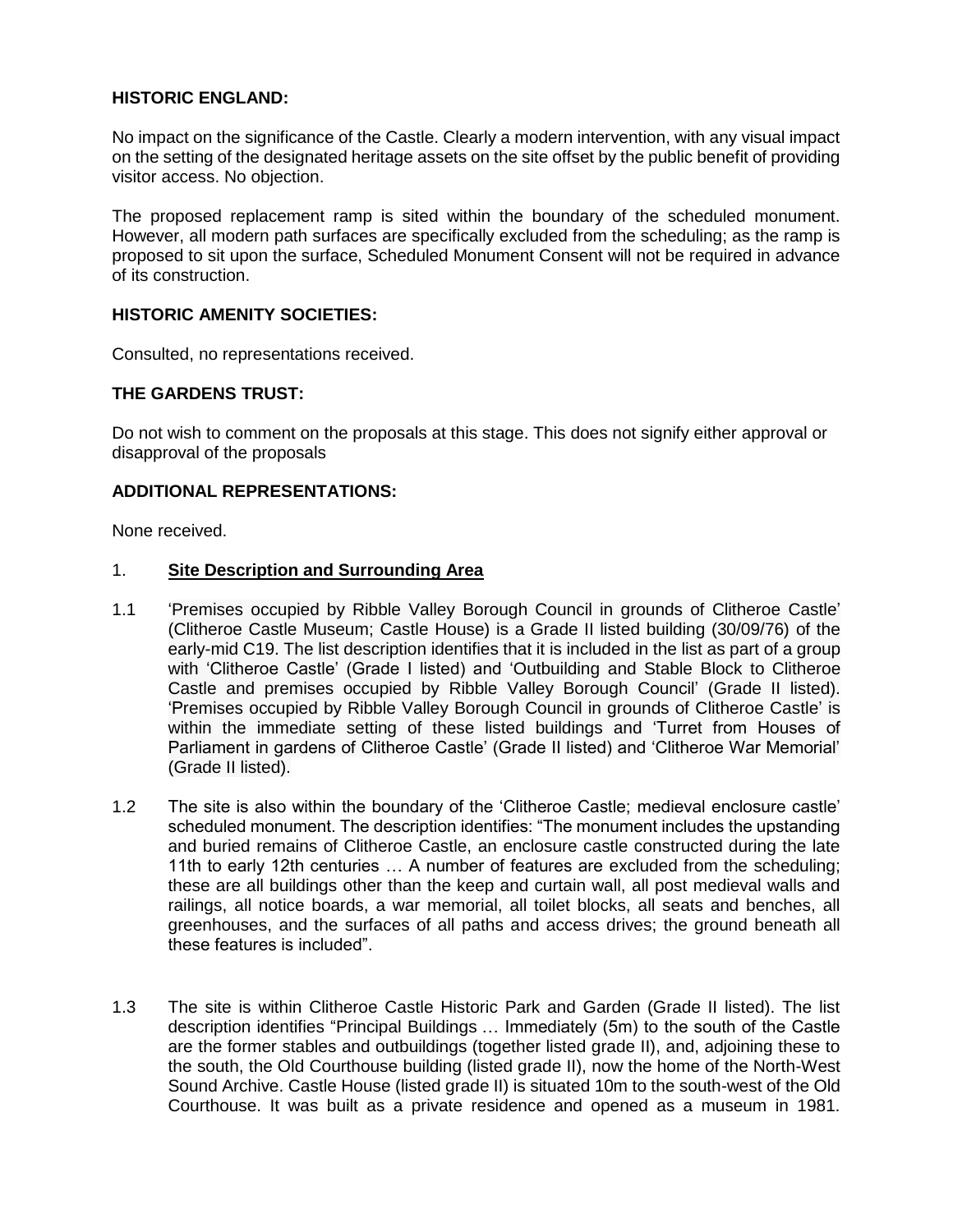Although much of the present fabric of these buildings is of mid C19 date, the stables, courthouse and house all appear on a ground plan of c 1723 (Best 1990), and their existence is confirmed by the mid C18 steward's records (ibid)".

1.4 Clitheroe Conservation Area Appraisal Summary of special interest identifies: "Clitheroe Castle, a Scheduled Ancient Monument"; "The Castle Grounds which is included on the English Heritage Register of Parks and Gardens"; "Panoramic views from Clitheroe Castle".

### 2. **Proposed Development for which consent is sought**

- 2.1 Listed building consent is sought for a replacement access ramp adjoining the north-west elevation of the modern atrium glazed link between the 'Premises occupied by Ribble Valley Borough Council in grounds of Clitheroe Castle' and 'Outbuilding and Stable Block to Clitheroe Castle and premises occupied by Ribble Valley Borough Council'.
- 2.2 The existing side elevation ramp (2007) provides access to the rear garden area and side access to the turreted walkway. The existing ramp (timber frame and decking; wire mesh to timbers for additional grip) is dangerous because the timber decking is starting to rot. To comply with the Disability Discrimination Act 1995 and to provide access to the walkway (scenic views), a new ramp of steel frame and millboard (formed timber substitute; "Millboard Weathered Oak Embered") decking is proposed. The submitted information identifies that the millboard has a slip rated finish and is much more resilient to the elements (last for over 25 years if no impact damage). The frame is to be fixed to the modern atrium café wall (and not historic stone walling). As the ground is uneven, the supports for the frame will be adjustable to allow for the ramp's gradient.

#### 3. **Relevant Planning History**

3/2019/0014 - Replacement of two stone lintels that are damaged beyond repair and to replace them with Waddington Fell gritstone lintels. LBC granted 15/3/2019

3/2019/0088 - Replacement of one stone mullion that is damaged beyond repair. Replacement with Waddington Fell gritstone mullion to the same profile and size as existing. LBC granted 15/3/2019.

3/2018/0950 - Removal of four existing steel casement windows (in one opening) and pinning of damaged mullion. Replacement of existing windows with new electroplated and powder coated steel casement windows. LBC granted 30/11/2018

3/2018/0950 - Removal of four existing steel casement windows (in one opening) and pinning of damaged mullion. Replacement of existing windows with new electroplated and powder coated steel casement windows. LBC granted 30 November 2018.

3/2018/0886 **-** Re-slating of pitched roof section lower tiers using TAPCO Shake tiles to provide a walkway behind the parapet in order to provide access to the CCTV equipment and for cleaning gutters. Over the years the existing roof finish has been damaged owing to access problems at Castle Museum. LBC granted 30 November 2018.

3/2017/1176 - Remedial works to replace defective stone lintels and repair stone lintels where possible and necessary. LBC granted 9 March 2018.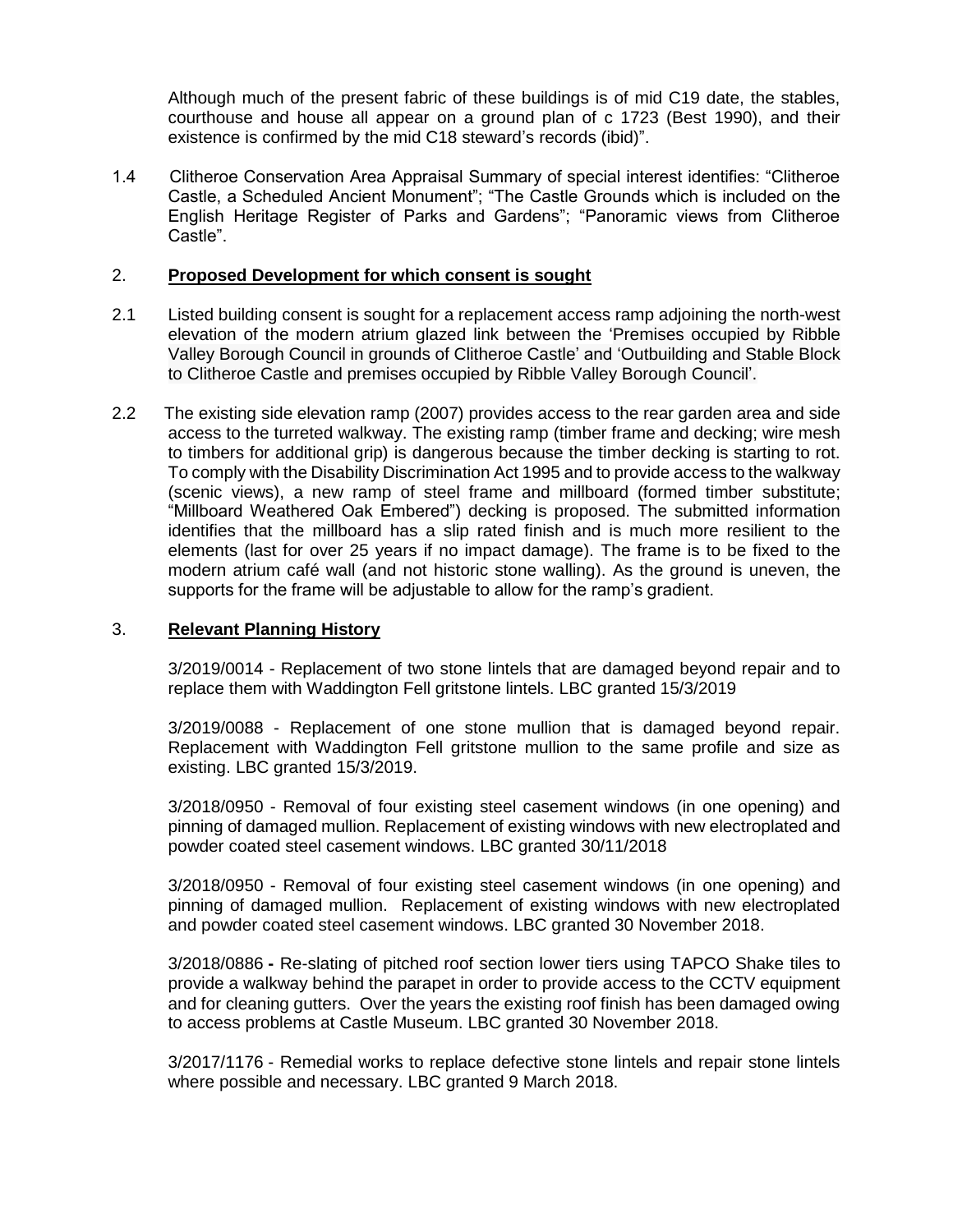3/2017/0495 - Re-slating of pitched roof area behind parapet wall at Castle Museum. LBC granted 1 September 2017.

3/2007/0039 - Restoration of existing Listed Museum and outbuilding incorporating newbuild link building. External re-landscaping and remodelling of 3240 sq.m. site within curtain wall of Castle site enabling greater public access. Planning permission granted 2/8/2007.

3/2006/1047 - Alteration and extension of Grade II listed Museum and outbuilding incorporating restoration of existing buildings and localised alteration - to improve access and from physical link into the new building. New building linking the existing buildings together and providing accessible entrance facilities. External re-landscaping and remodelling of 3240 sq.m site within the curtain wall of castle site enabling greater public access. All works are aimed to keep the museum buildings in public use and ensure financial viability of the facility. LBC granted 31/7/2007.

#### 4. **Relevant Policies**

Planning (Listed Buildings and Conservation Areas) Act 1990. 'Preservation' in the duties at sections 16, 66 and 72 of the Act means "doing no harm to" (South Lakeland DC v. Secretary of State for the Environment [1992]).

Clitheroe Conservation Area Appraisal

Ribble Valley Core Strategy: Key Statement EN5– Heritage Assets Policy DMG1– General Considerations Policy DME4– Protecting Heritage Assets

NPPF NPPG

#### 5. **Assessment of Proposed Development**

- 5.1 Impact upon the special architectural and historic interest of the listed building, the setting of listed buildings and scheduled monument, the character of the Clitheroe Castle Historic Park and Garden and the character and appearance of Clitheroe Conservation Area:
	- 5.1.1 The proposed replacement ramp will have no impact upon historic fabric. The only visual impact will be the replacement ramp surface and it is suggested that this be controlled by condition. In consideration to the legislation, guidance and policy below the proposed works have an acceptable impact upon the special architectural and historic interest of the listed building, the setting of listed buildings and scheduled monument, the character of the Clitheroe Castle Historic Park and Garden and the character and appearance of Clitheroe Conservation Area.
	- 5.1.2 Section 16 of the Planning (Listed Buildings and Conservation Areas) Act 1990 requires that in considering whether to grant listed building consent for any works the local planning authority or the Secretary of State shall have special regard to the desirability of preserving the building or its setting or any features of special architectural or historic interest which it possesses.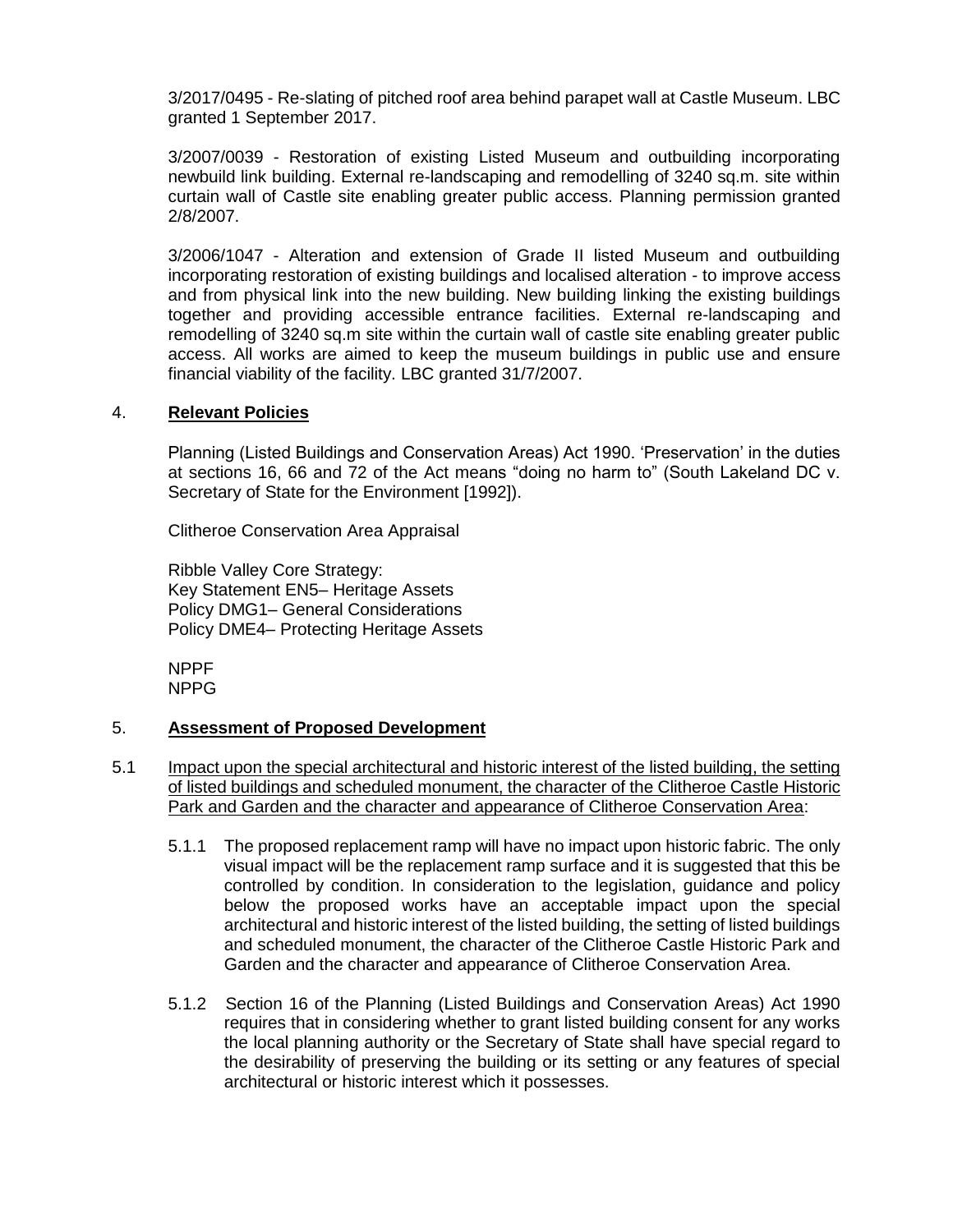- 5.1.3 Section 66 of the Planning (Listed Buildings and Conservation Areas) Act 1990 requires that in considering whether to grant planning permission or permission in principle for development which affects a listed building or its setting, the local planning authority or, as the case may be, the Secretary of State shall have special regard to the desirability of preserving the building or its setting or any features of special architectural or historic interest which it possesses.
- 5.1.4 Section 72 of the Planning (Listed Buildings and Conservation Areas) Act 1990 requires that in the exercise, with respect to any buildings or other land in a conservation area, of any functions under or by virtue of the planning acts, special attention shall be paid to the desirability of preserving or enhancing the character or appearance of that area.
- 5.1.5 NPPF paragraph 193 requires that when considering the impact of a proposed development on the significance of a designated heritage asset, great weight should be given to the asset's conservation (and the more important the asset, the greater the weight should be). This is irrespective of whether any potential harm amounts to substantial harm, total loss or less than substantial harm to its significance.
- 5.1.6 Ribble Valley Core Strategy Policy DME4 states that in considering development proposals the council will make a presumption in favour of the conservation and enhancement of heritage assets and their settings. Alterations or extensions to listed buildings or buildings of local heritage interest, or development proposals on sites within their setting which cause harm to the significance of the heritage asset will not be supported. Proposals within, or affecting views into and out of, or affecting the setting of a conservation area will be required to conserve and where appropriate enhance its character and appearance and those elements which contribute towards its significance. This should include considerations as to whether it conserves and enhances the special architectural and historic character of the area as set out in the relevant conservation area appraisal. Development which makes a positive contribution and conserves and enhances the character, appearance and significance of the area in terms of its location, scale, size, design and materials and existing buildings, structures, trees and open spaces will be supported.
- 5.1.7 Ribble Valley Core Strategy Policy DMG1 states that in determining planning applications, all development must: Design: 1. be of a high standard of building design which considers the 8 Building in Context Principles (from the CABE/English Heritage Building on Context Toolkit. 2. be sympathetic to existing and proposed land uses in terms of its size, intensity and nature as well as scale, massing, style, features and building materials. Environment … 3. all development must protect and enhance heritage assets and their settings.

## 6. **Observations/Consideration of Matters Raised/Conclusion**

6.1 Therefore, in giving considerable importance and weight to the duties at section 16, 66 and 72 of the Planning (Listed Buildings and Conservation Areas) Act 1990 and in consideration to NPPF and Key Statement EN5 and Policies DME4 and DMG1 of the Ribble Valley Core Strategy it is recommended that listed building consent be granted subject to condition.